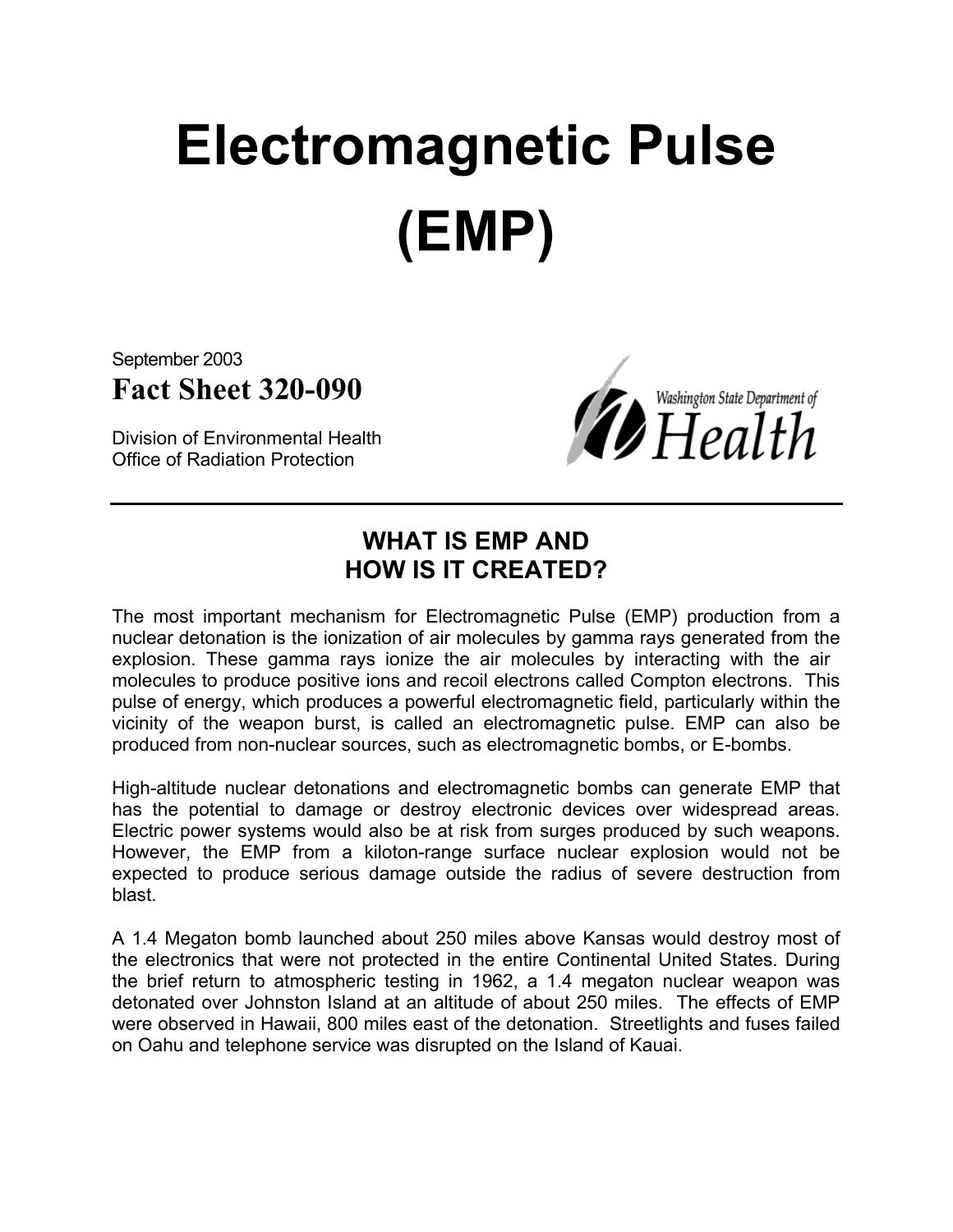## **IS EMP RADIOACTIVE?**

EMP is **not** radioactive, but a pulse of energy produced as a side effect of a nuclear detonation or electromagnetic bomb.

#### **WHAT ARE THE HEALTH EFFECTS?**

EMP has no known effect on living organisms, but can temporarily or permanently disable electrical and electronic equipment.

#### **WHAT ARE THE EFFECTS ON ELECTRONICS AND CARS?**

When "detonated," an EMP weapon produces a pulse of energy that creates a powerful electromagnetic field capable of short-circuiting a wide range of electronic equipment, particularly computers, satellites, radios, radar receivers and even civilian traffic lights. Since EMP is electromagnetic energy traveling at the speed of light, all of the vulnerable electronic equipment in the detonation zone could be affected simultaneously.

Society has entered the information age and is dependent on electronic systems that work with components that are very susceptible to excessive electric currents and voltages. Many of these electronic systems are controlled in some way by semiconductors. Semiconductor devices fail when they encounter an EMP because of the local heating that occurs. Failure of semi-conductive chips could destroy industrial processes, railway networks, power and phone systems, and access to water supplies.

Commercial computer equipment is particularly vulnerable to EMP effects. Computers used in data processing systems, communications systems, displays, industrial control applications, including road and rail signaling, and those embedded in military equipment, such as signal processors, electronic flight controls and digital engine control systems, are all potentially vulnerable to the EMP effect.

Other electronic devices and electrical equipment may also be destroyed by the EMP effect. Telecommunications equipment can be highly vulnerable and receivers of all varieties are particularly sensitive to EMP. Therefore radar and electronic warfare equipment, satellite, microwave, UHF, VHF, HF and low band communications equipment and television equipment are all potentially vulnerable to the EMP effect. Cars with electronic ignition systems/ and ignition chips are also vulnerable.

Some other notable collectors of EMP include railroad tracks, large antennas, pipes, cables, wires in buildings, and metal fencing. Although materials underground are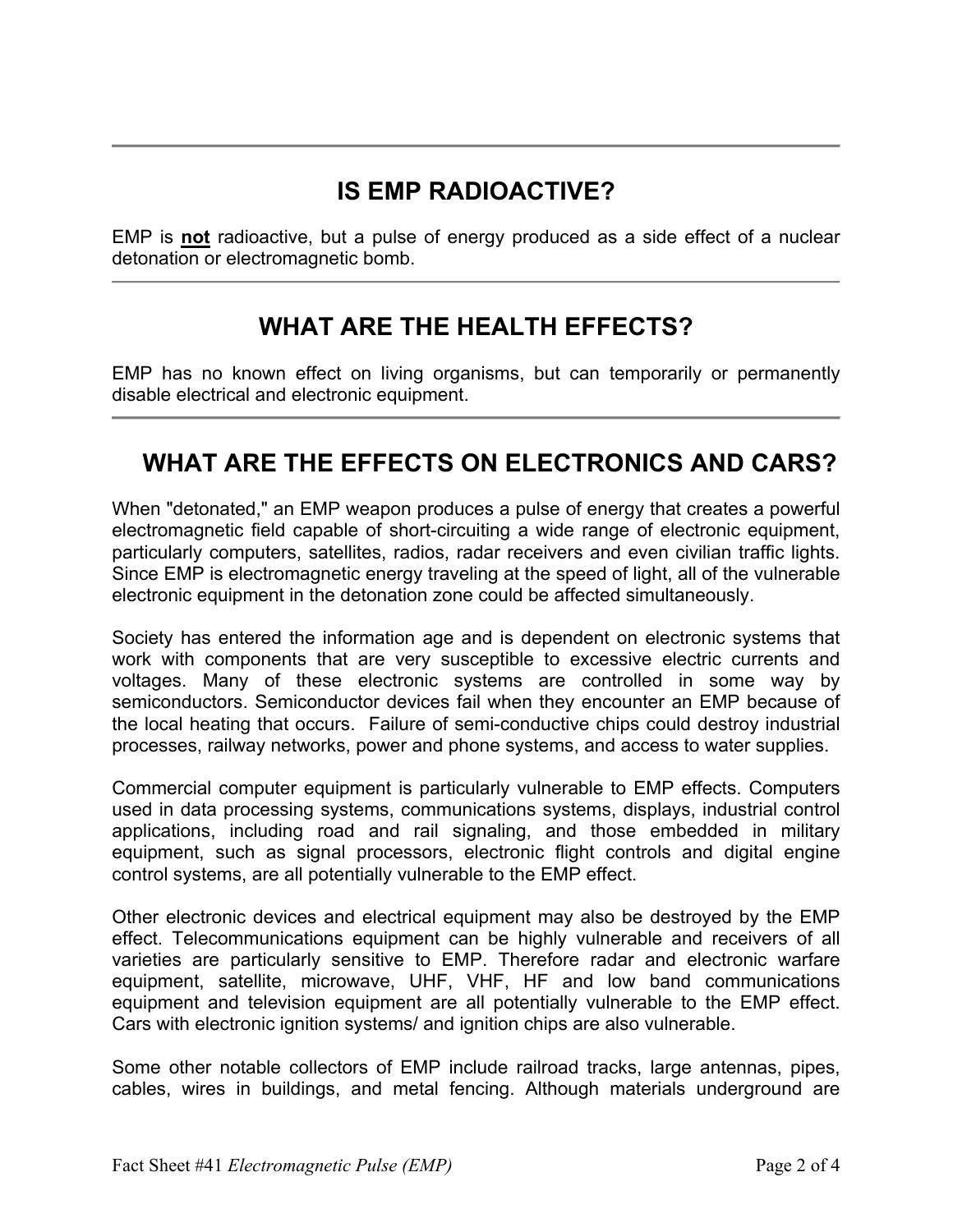partially shielded by the ground, they are still collectors, and these collectors deliver the EMP energy to some larger facility. This produces surges that can destroy the connected device, such as, power generators or long distance telephone systems.

#### **WHAT CAN BE DONE TO PROTECT ELECTRONICS**

There are two basic ways to protect or harden items against EMP effects. The first method is metallic shielding. Shields are made of a continuous piece of metal such as steel or copper. A metal enclosure generally does not fully shield the interior because of the small holes that are likely to exist. Therefore, this type of shielding often contains additional elements to create the barrier. Commonly, only a fraction of a millimeter of a metal is needed to supply adequate protection. This shield must completely surround the item to be hardened.

The second method, tailored hardening, is a more cost-effective way of hardening. In this method, only the most vulnerable elements and circuits are redesigned to be more rugged. The more rugged elements will be able to withstand much higher currents. This method has shown unpredictable failures in testing, though it is thought it may be useful to make existing systems less vulnerable.

#### **EMP AS A WEAPON**

The non-lethal nature of electromagnetic weapons makes their use far less politically damaging than that of conventional munitions, and therefore broadens the range of military options available. For weapons purposes EMP producing sources other than nuclear detonations have been successfully developed. Several nations, with United States at the forefront, are reported to have developed non-nuclear bombs capable of generating EMPs. Electromagnetic bombs (E-bombs) are specialized, non-nuclear tools designed to destroy information systems. These devices are primarily intended for battlefield application, and their effects would be restricted to a relatively small area.

An EMP shock wave can be produced by a device small enough to fit in a briefcase. High Power Electromagnetic Pulse generation techniques and High Power Microwave technology have matured to the point where practical E-bombs are becoming technically feasible, with new applications in both Strategic and Tactical Information Warfare. Although much of this work is classified, it's believed that current efforts are based on using high-temperature superconductors to create intense magnetic fields. The development of conventional E-bomb devices allows their use in non-nuclear confrontations to defeat an enemy without causing loss of life.

Regardless of the method of delivery, experts agree that EMPs can be powerful enough to cripple electronic wiring and circuitry over a geographic area as large as several square miles, posing a real threat to the nation's critical infrastructure. In addition, the Defense Department's reliance on satellites and commercial computer equipment to